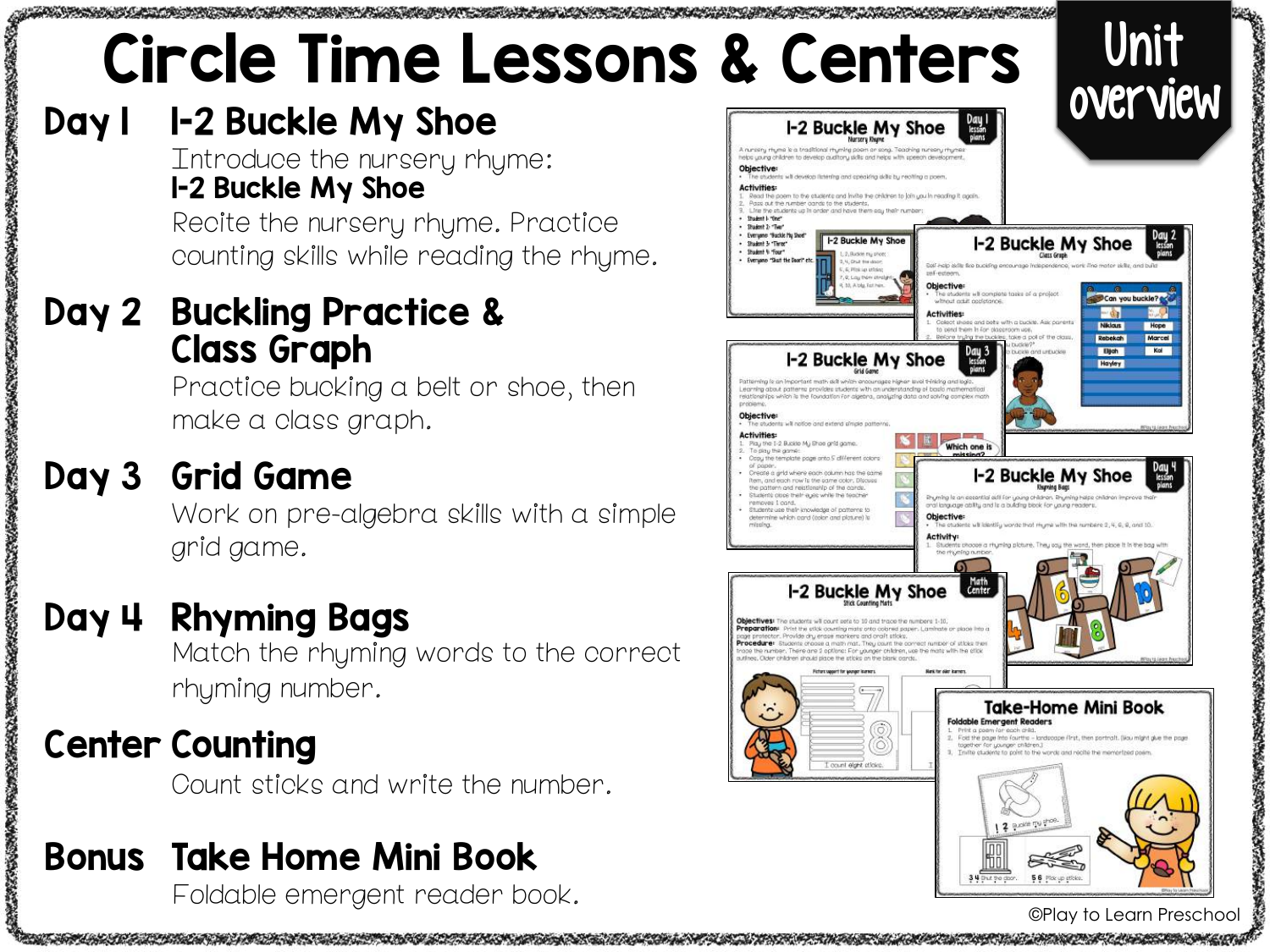# 1-2 Buckle My Shoe Nursery Rhyme

A nursery rhyme is a traditional rhyming poem or song. Teaching nursery rhymes helps young children to develop auditory skills and helps with speech development.

#### Objective:

The students will develop listening and speaking skills by reciting a poem.

#### Activities:

- Read the poem to the students and invite the children to join you in reading it again.
- 2. Pass out the number cards to the students.
- 3. Line the students up in order and have them say their number:
- Student I: "One"
- Student 2: "Two"

「そのことのことを見ていることを見ることになった」ということをいうことをいうことをいうことをしていることをしていることをしていることをしていることをしていることをしていることをしていることをしているこ

- Everyone: "Buckle My Shoe!"
- Student 3: "Three"
- Student 4: "Four"
- Everyone: "Shut the Door!" etc.



Day 1

lesson

plans

おんな あんない あんのう あんか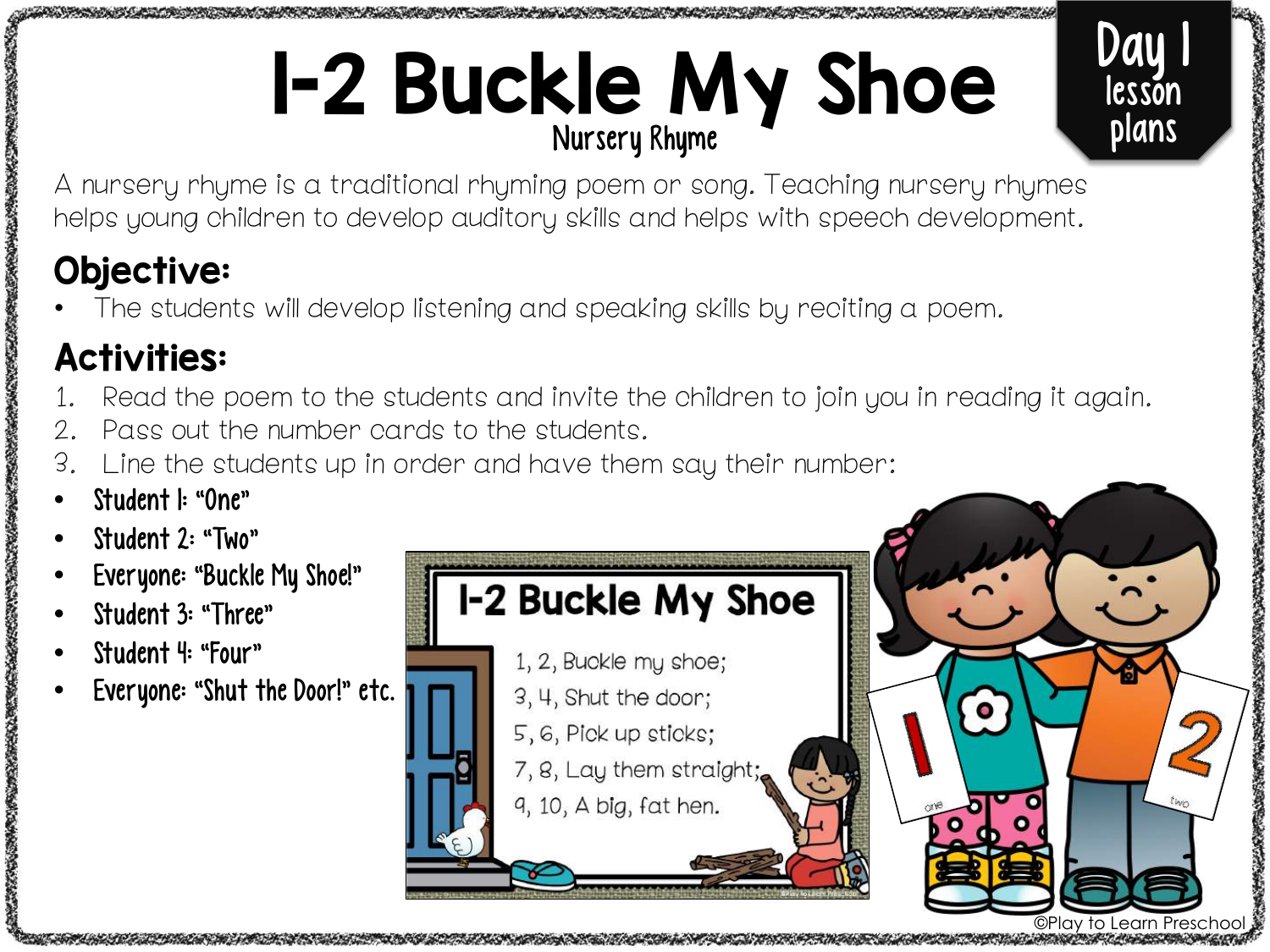## 1-2 Buckle My Shoe Class Graph

Day 2 lesson plans

Self-help skills like buckling encourage independence, work fine motor skills, and build self-esteem.

#### Objective:

The students will complete tasks of a project without adult assistance.

#### Activities:

- 1. Collect shoes and belts with a buckle. Ask parents to send them in for classroom use.
- 2. Before trying the buckles, take a poll of the class. Ask the students, "Can you buckle?"
- 3. Teach the students how to buckle and unbuckle and practice it together.
- 4. Create a new class graph.

#### Extension Idea:

おもんですのですから、このことをすることをしているのです。 かんじょう あいしゃ かんじょう こうかん アクセス しんしょう かんしゅう

大学の生活の大学の歌曲の かいこうしょう あいのう

Teach the ASL sign for **shoe.** Make both hands into fists and tap the two together twice.





©Play to Learn Preschool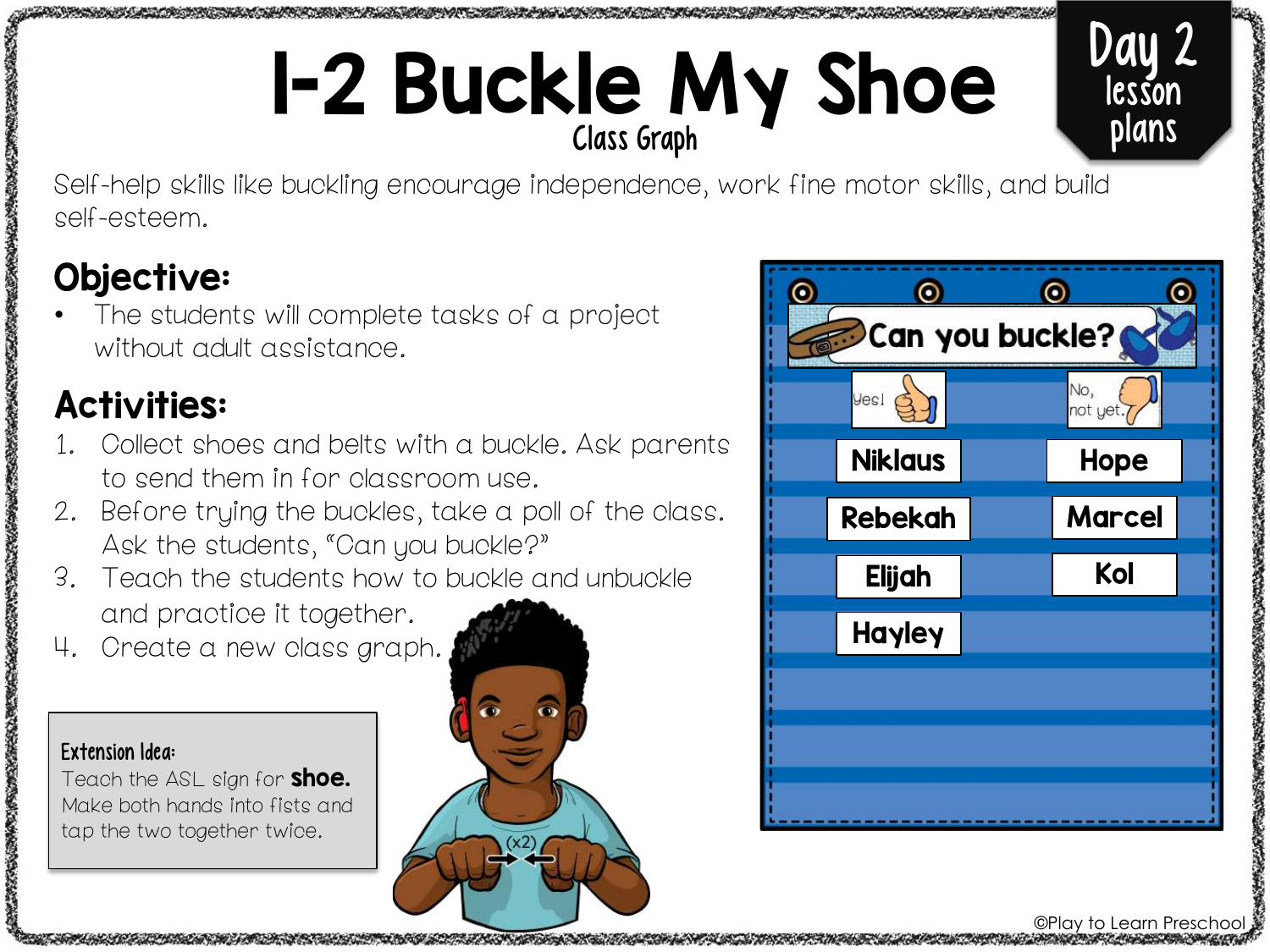### 1-2 Buckle My Shoe Grid Game



#### Objective:

The students will notice and extend simple patterns.

#### Activities:

- Play the 1-2 Buckle My Shoe grid game.
- 2. To play the game:
- Copy the template page onto 5 different colors of paper.
- Create a grid where each column has the same item, and each row is the same color. Discuss the pattern and relationship of the cards.
- Students close their eyes while the teacher removes 1 card.
- Students use their knowledge of patterns to determine which card (color and picture) is missing.



©Play to Learn Pres

Day 3

lesson

plans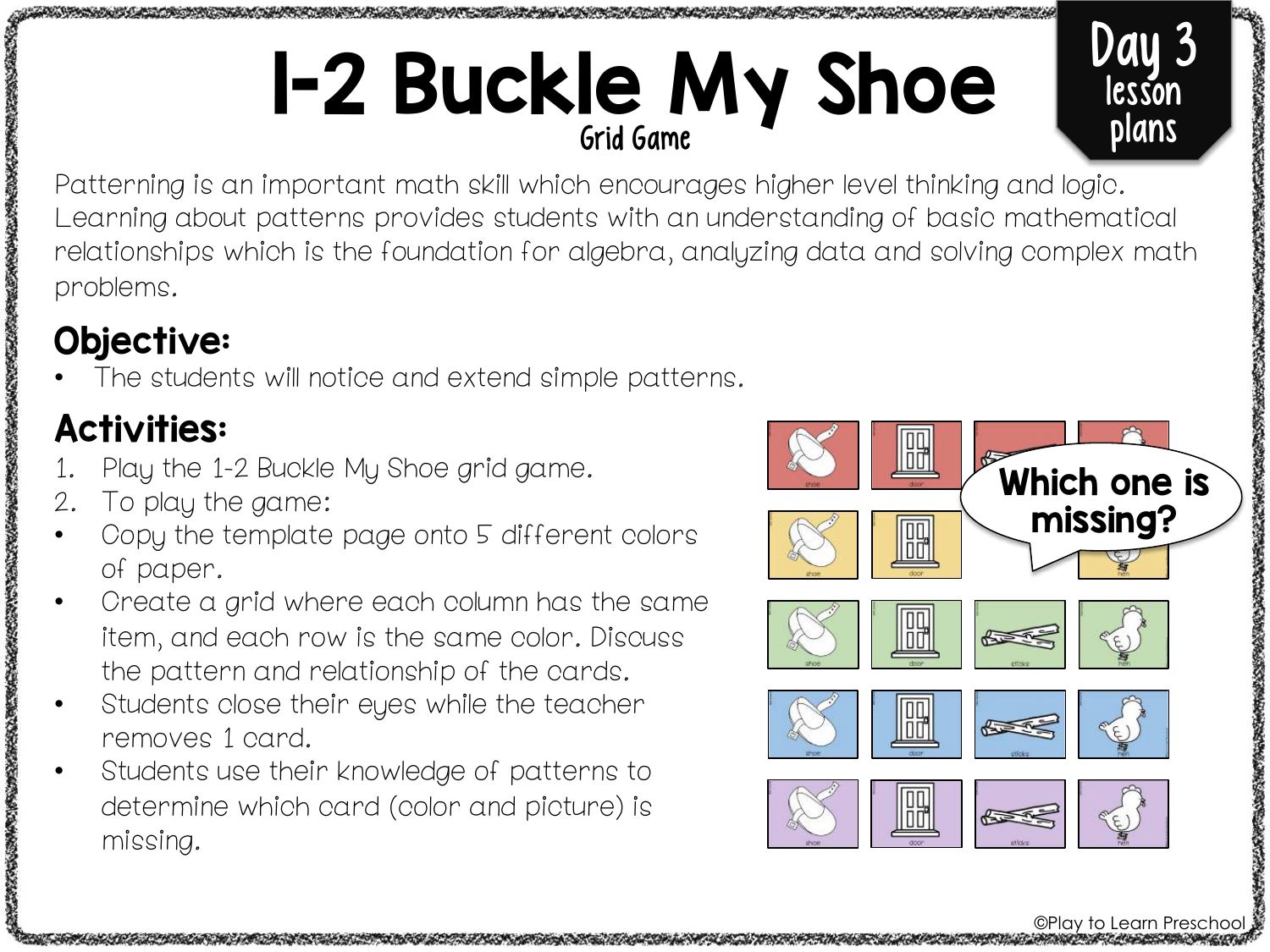# 1-2 Buckle My Shoe Rhyming Bags

Day

lesson plans

大阪のあるのです

Rhyming is an essential skill for young children. Rhyming helps children improve their oral language ability and is a building block for young readers.

#### Objective:

• The students will identify words that rhyme with the numbers 2, 4, 6, 8, and 10.

#### Activity:

Students choose a rhyming picture. They say the word, then place it in the bag with the rhyming number.

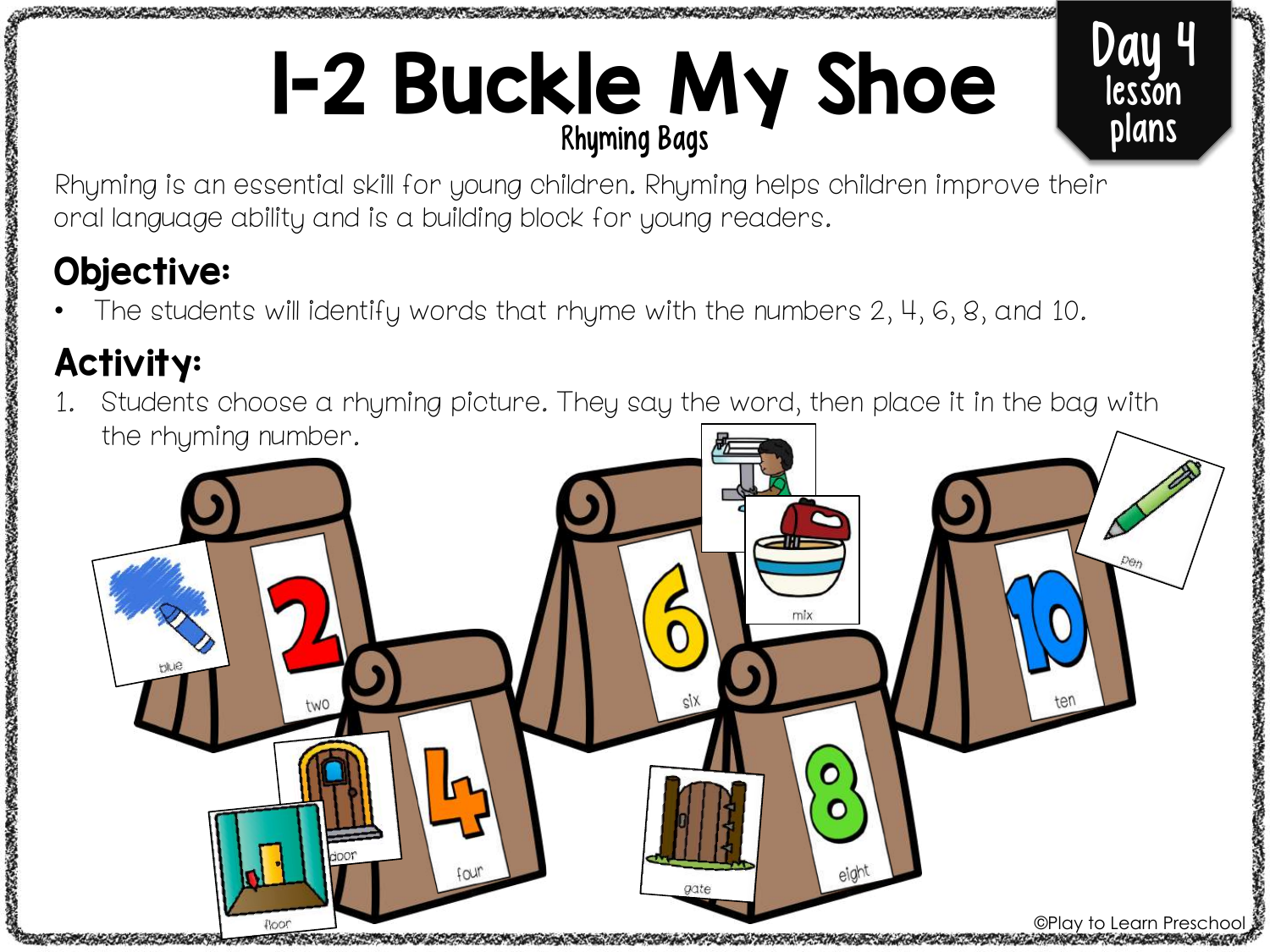# **1-2 Buckle My Shoe**



**Objective:** The students will count sets to 10 and trace the numbers 1-10. Preparation: Print the stick counting mats onto colored paper. Laminate or place into a page protector. Provide dry erase markers and craft sticks.

Procedure: Students choose a math mat. They count the correct number of sticks then trace the number. There are 2 options: For younger children, use the mats with the stick outlines. Older children should place the sticks on the blank cards.



医大脑下腺炎 化最高效率 计数字系统

©Play to Learn Prescho